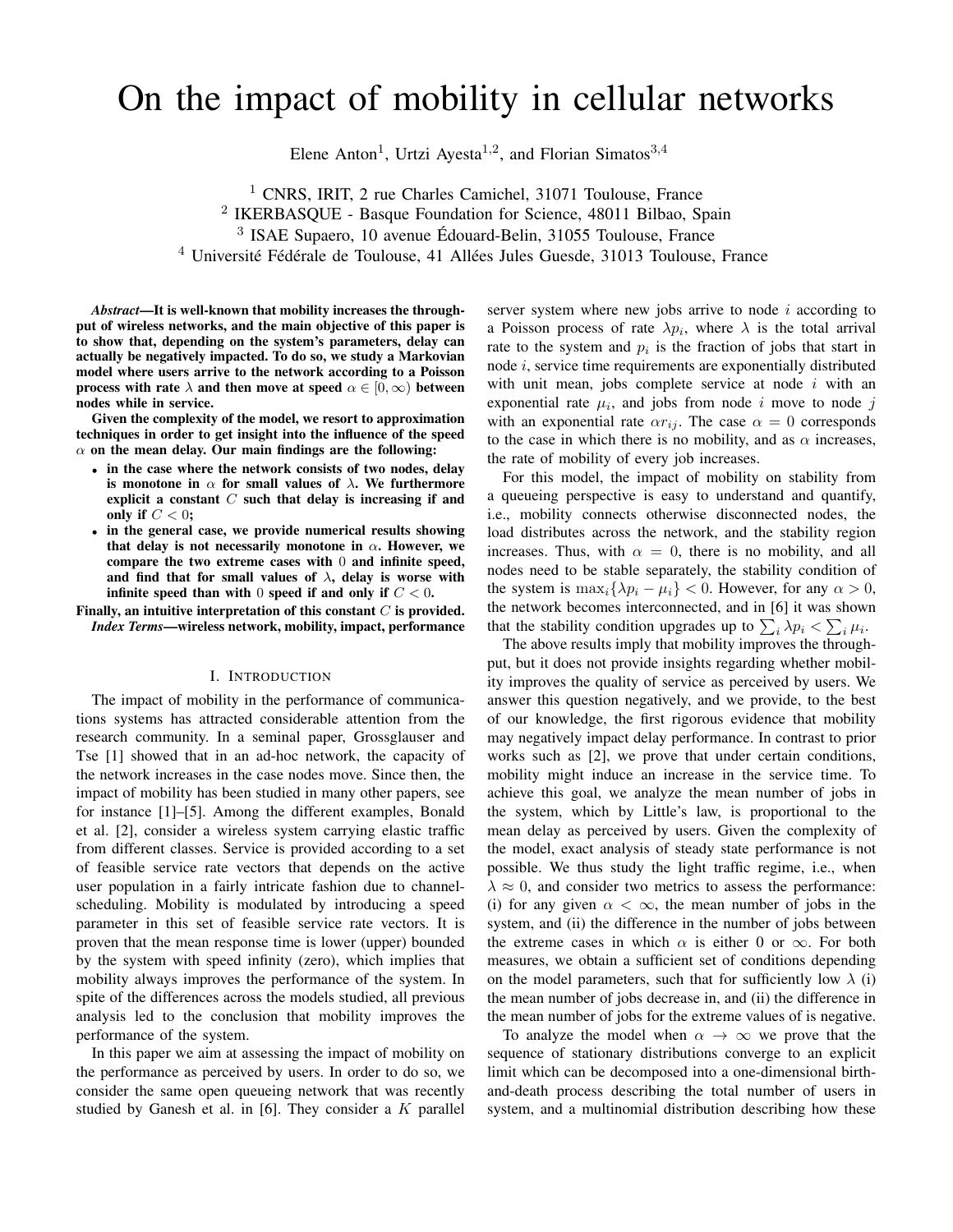users are distributed among the servers.

The rest of the paper is organized as follows. In Section III we analyse the light traffic approximation of the mean number of jobs with respect to the mobility parameter. In Section IV we consider the system outside the light traffic regime; we define the system as  $\alpha \rightarrow \infty$  and analyse the difference in the mean number of jobs for the systems with  $\alpha = 0$  and  $\alpha = \infty$ . Section V presents numerical results.

### II. MODEL DESCRIPTION

Our basic model is a  $K$  parallel server open queueing network in which a job might move among the servers while receiving service. As already mentioned in the introduction, jobs have an exponentially distributed service requirement with unit mean and arrive to the network according to a Poisson process of rate  $\lambda$ . For any server  $i, i = 1, \ldots, K$ , let  $p_i$ ,  $\mu_i$ ,  $\lambda_i := \lambda p_i$  denote the fraction of jobs that start in node i, its speed, and its arrival rate respectively. We note that  $\sum_{i=1}^{K} p_i = 1$ . We let  $\bar{\mu} = \sum_{i} \mu_i$  denote the sum of the capacities of each server.

A job in server i,  $i = 1, \ldots, K$ , moves to server j with an exponential rate  $\alpha r_{ij}$ , where  $\alpha$  is the parameter that controls the moving speed. Thus, while in the network users move according to the Q-matrix  $\alpha R = (\alpha r_{ij})_{i,j}$  We assume that the corresponding irreducible Markov chain is independent across jobs and we denote by  $\vec{\pi} = (\pi_1, \dots, \pi_K)$  its unique stationary distribution. We note that  $\vec{\pi}$  does not depend on  $\alpha$ .

The state of the system at time  $t > 0$  is given by the number of jobs present at each server,  $\vec{N}^{\alpha}(t) = (N_1^{\alpha}(t), \dots, N_K^{\alpha}(t)).$ The non-zero components in the transition matrix of the process  $\vec{N}^{\alpha}(t)$  are given by:

$$
Q^{\alpha}(\vec{n}, \vec{m}) = \begin{cases} \lambda p_i, & \text{if } \vec{m} = \vec{n} + \vec{e}_i, \\ & \text{for } i = 1, \dots, K \\ \mu_i, & \text{if } \vec{m} = \vec{n} - \vec{e}_i \text{ and } n_i^{\alpha} > 0, \\ & \text{for } i = 1, \dots, K \\ \alpha n_i r_{ij}, & \text{if } \vec{m} = \vec{n} + \vec{e}_j - \vec{e}_i \\ & \text{for } i, j = 1, \dots, K, \ i \neq j \end{cases}
$$

where  $\vec{n}, \vec{m} \in \mathbb{N}^K$  and  $\vec{e}_i = (0, \dots, 0, 1, 0, \dots, 0) \in \mathbb{R}^K$ , with a 1 in the *i*−th position. Note that  $\lambda p_i$  ( $\mu_i$ ) corresponds to an arrival to (a departure from) server  $i$ . Each job in server  $i$ moves into server j at rate  $\alpha r_{ij}$ , hence, the total moving rate from server i to sever j is  $\alpha n_i r_{ij}$ .

From the stability viewpoint, with  $\alpha = 0$ , there is no mobility, and all nodes need to be stable separately, and the stability condition of the system is  $\max_i {\lambda p_i - \mu_i} < 0$ . On the other hand for any  $\alpha > 0$ , the network becomes interconnected, and in [6] it was shown that the stability condition becomes  $\lambda < \bar{\mu}$ . Thus, the stability region with mobility is always larger than in the case without mobility. We will denote by  $\rho = \lambda / \bar{\mu}$  the load in the system.

Whenever the stability condition for given  $\alpha \geq 0$  holds, we let  $\vec{\Pi}^{\alpha} = (\Pi^{\alpha}(n))_{n \in \mathbb{Z}_{+}^{K}}$  denote the steady-state distribution of

 $\vec{N}^{\alpha}(t)$ . From theory, we know that  $\vec{\Pi}^{\alpha}$  is the unique solution of the balance equations given by:

$$
\lambda \Pi^{\alpha}(\vec{0}) = \sum_{i=1}^{K} \mu_i \Pi^{\alpha}(\vec{e}_i), \tag{1}
$$

and for states  $\vec{n} \neq \vec{0}$ 

$$
\left(\sum_{i=1}^{K} \lambda p_i + \sum_{i,j=1}^{K} \alpha n_i \mathbf{r}_{ij} + \sum_{i=1}^{K} \mu_i 1(n_i > 0)\right) \Pi^{\alpha}(\vec{n})
$$
  
= 
$$
\sum_{i=1}^{K} (\lambda p_i \Pi^{\alpha}(\vec{n} - \vec{e}_i) 1(n_i > 0) + \mu_i \Pi^{\alpha}(\vec{n} + \vec{e}_i))
$$
  
+ 
$$
\sum_{i,j=1}^{K} (n_j + 1) \alpha \mathbf{r}_{ji} \Pi^{\alpha}(\vec{n} + \vec{e}_j - \vec{e}_i) 1(n_i > 0)
$$
 (2)

where  $1(\cdot)$  denotes the indicator function.

Our main performance measure is the mean number of jobs in steady state, which by Little's law is proportional to the mean delay. We denote by  $\vec{N}^{\alpha}(\infty)$  a random variable distributed as  $\Pi^{\alpha}$ .

## III. MONOTONICITY IN THE LIGHT TRAFFIC REGIME FOR  $K = 2$

The light-traffic approximation corresponds to the firstorder asymptotic expansion of the system as  $\lambda \to 0$ , see [7] for more details. More precisely, as  $\lambda \to 0$  we seek to write  $E(|\vec{N}^{\alpha}(\infty)|) = \lambda m^{LT}(\alpha) + o(\lambda)$  for some  $m^{LT}(\alpha) > 0$ . To find this expansion, the idea is to neglect states with two or more users, as these states will become negligible in the limit  $\lambda \to 0$ . Indeed, when  $\lambda \ll 1$ , starting empty the system evolves as follows: for a long duration, of the order of  $1/\lambda$ , nothing happens. Then, an arrival occurs. The user typically stays in the system for a  $O(1)$  duration during which no new arrival occurred, since it typically occurs after a duration of the order of  $1/\lambda$ . Thus, states with two or more users are exceptional and can be neglected.

The light traffic analysis of general  $K$  is cumbersome, we thus focus on the  $K = 2$  case. However, as we will see later, this provides interesting insights on the performance of the system. Neglecting states with two or more users, the balance equations (1) and (2), simplify into the following system of equations:

$$
\lambda \Pi^{\alpha,LT}(0,0) = \mu_1 \Pi^{\alpha,LT}(1,0) + \mu_2 \Pi^{\alpha,LT}(0,1)
$$
  

$$
(\mu_1 + \alpha r_{12}) \Pi^{\alpha,LT}(1,0) = \lambda p_1 \Pi^{\alpha,LT}(0,0) + \alpha r_{21} \Pi^{\alpha,LT}(0,1)
$$
  

$$
(\mu_2 + \alpha r_{12}) \Pi^{\alpha,LT}(0,1) = \lambda p_2 \Pi^{\alpha,LT}(0,0) + \alpha r_{12} \Pi^{\alpha,LT}(1,0)
$$
  
(3)

By solving these balance equations we obtain the following results:

|  | $\alpha(\mu_1r_{21}+\mu_2r_{12})+\mu_1\mu_2$                                                                                                                                                                                 |
|--|------------------------------------------------------------------------------------------------------------------------------------------------------------------------------------------------------------------------------|
|  | $\Pi^{\alpha,LT}(0,0)=\frac{\Delta_{(r_1r_2r_3+r_4+r_5+r_6+r_7)}\Delta_{(\mu_1r_2r_1+\mu_2r_1)}\Delta_{(\mu_1r_2r_1+\mu_2r_1)}\Delta_{(\mu_1r_2r_1+\mu_2r_1)}\Delta_{(\mu_1r_2r_1+\mu_2r_1)}\Delta_{(\mu_1r_2r_1+\mu_2r_1)}$ |
|  |                                                                                                                                                                                                                              |
|  |                                                                                                                                                                                                                              |
|  |                                                                                                                                                                                                                              |
|  | $\Pi^{\alpha,LT}(0,1) = \frac{1}{\lambda(\alpha(r_{12}+r_{21})+p_1\mu_2+p_2\mu_1)+\alpha(\mu_1r_{21}+\mu_2r_{12})+\mu_1\mu_2}$                                                                                               |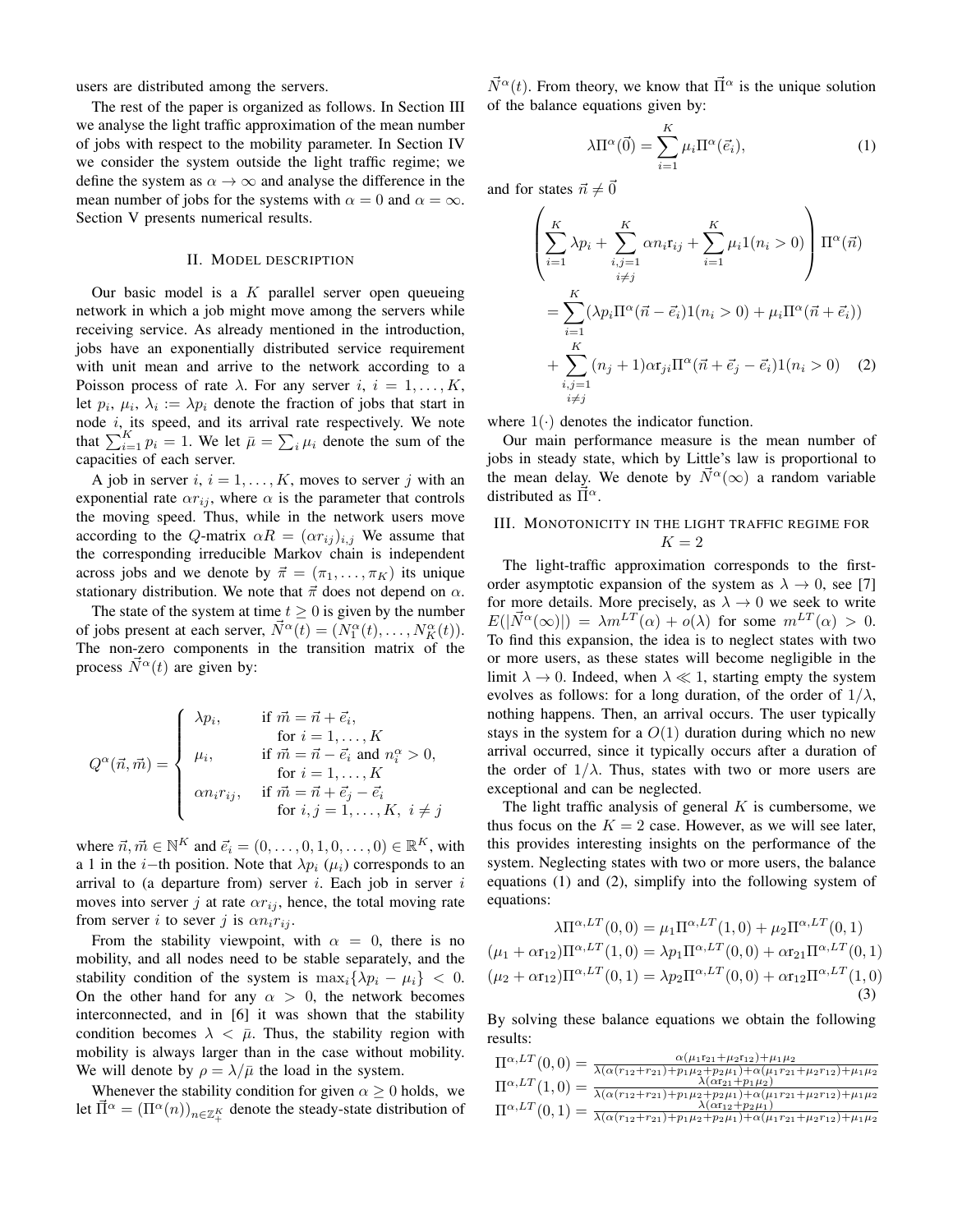which gives, as  $\lambda \to 0$ , (here  $\approx$  has an informal sense, while  $\sim$  is the usual leading asymptotic term)

$$
E(|\vec{N}^{\alpha}(\infty)|) \approx \Pi^{\alpha,LT}(1,0) + \Pi^{\alpha,LT}(1,0) \sim \lambda m^{LT}(\alpha)
$$

with

$$
m^{LT}(\alpha) = \frac{\alpha + \frac{p_1 \mu_2 + p_2 \mu_1}{(r_{12} + r_{21})}}{\alpha(\mu_1 \pi_1 + \mu_2 \pi_2) + \frac{\mu_1 \mu_2}{(r_{12} + r_{21})}}
$$
(4)

where in this simple 2-node case we have  $\pi_1 = \frac{r_{21}}{r_{12} + r_{21}}$  and  $\pi_2 = \frac{r_{12}}{r_{12} + r_{21}}.$ 

As announced in the introduction and discussed in more details below, one of our main finding is that delay performance is not necessarily monotone, let it increasing, with the speed of users. However, at least in the case  $K = 2$ , the previous result actually shows that delay is monotone in the light traffic regime. Moreover, it can be increasing or decreasing depending on the precise parameters as shown below.

*Proposition 3.1:* If  $\mu_1 = \mu_2$  or  $p_1 \pi_2 \mu_2 = p_2 \pi_1 \mu_1$ , then  $m^{LT}$  is constant. If  $\mu_1 > \mu_2$ , then  $m^{LT}$  is strictly increasing if  $p_1 \pi_2 \mu_2 > p_2 \pi_1 \mu_1$  and strictly decreasing if  $p_1 \pi_2 \mu_2 < p_2 \pi_1 \mu_1$ .

*Proof:* This result comes from the expression of the derivative of  $m^{LT}$  in  $\alpha$ , namely

$$
\frac{d}{d\alpha}m^{LT}(\alpha) = \frac{(\mu_1 - \mu_2)(p_1\pi_2\mu_2 - p_2\pi_1\mu_1)}{(r_{12} + r_{21})\left(\alpha(\mu_1\pi_1 + \mu_2\pi_2) + \frac{\mu_1\mu_2}{(r_{12} + r_{21})}\right)^2}
$$

These conditions can be put in a more concise form as follows. Let in the sequel

$$
C := \left(\sum_{i=1}^{K} \frac{p_i}{\mu_i}\right) - \frac{1}{\sum_{i=1}^{K} \mu_i \pi_i} \tag{5}
$$

Then, in the case  $K = 2$  and  $\mu_1 > \mu_2$ , the above result can be restated by saying that  $m^{LT}$  is strictly increasing if  $C < 0$  and strictly decreasing if  $C > 0$ . This result has a nice interpretation. The first term in  $C$  is the mean sojourn time of a user arriving to the network if it were not to move, while the second term is the mean sojourn time of a user moving at infinite speed. Thus  $C < 0$  means that a user would depart sooner by not moving because it is more likely to have arrived to a favorable node, and so in this case mobility should worsen the system's performance, which is indeed the content of Proposition 3.1 since in this case  $m<sup>LT</sup>$  is increasing with  $\alpha$ . It is interesting that, in the light traffic regime, only the two extreme cases with zero and infinite speeds matter. The comparison between these two extreme cases is the purpose of the next section.

In Section V we show some examples to illustrate the behaviour of  $E(|\vec{N}^{\alpha}(\infty)|)$  outside the light traffic regime.

## IV. GENERAL CASE: COMPARISON OF THE  $\alpha = 0$  AND  $\alpha = \infty$  CASES

The constant C introduced above suggests to compare the case without mobility to the case with infinity mobility outside the light traffic regime, which is what we do here. The main difference with the preceding section is that we do not restrict ourselves to the case  $K = 2$ . To do so, we assume that  $\lambda_i < \mu_i$ for every  $i$ , so that the systems with and without mobility are stable, and we compare the two extreme cases  $\alpha = 0$  and  $\alpha = \infty$  through the metric

$$
\Delta := E(|\vec{N}^{0}(\infty)|) - E(|\vec{N}^{\infty}(\infty)|).
$$

In order to give sense to this metric, we first explain what we mean by the case  $\alpha = \infty$  and we intuitively define what should be the process, which we denote by  $\vec{N}^{\infty}$ , in this regime. We then show convergence as  $\alpha \to \infty$  of  $\vec{N}^{\alpha}$  to  $\vec{N}^{\infty}$ in a suitable sense, namely in the sense of finite-dimensional distributions and also the stationary distributions.

## *A. The system with infinite speed*

Here we define the limiting process  $\vec{N}^{\infty}$  corresponding to infinite speed. As the speed of mobility increases, the dynamics within the system can be decomposed into two types. On a relatively slow time scale, the total number of jobs changes due to an arrival or a departure, whereas on a relatively fast time scale, jobs move across servers. As  $\alpha \rightarrow \infty$ , one can expect a complete decomposition between these two dynamics which is indeed what happens.

This separation of time scales induces the following behaviour in the limit. Conditioned on the total number of users in the system, since users move at infinite speed and thus forget instantaneously their initial location, at each point in time they are spread in the network according to  $\vec{\pi}$  and their locations at different time instants are independent. Moreover, the total number of users evolves according to an  $M/M/1$  queue with arrival rate  $\lambda$  but whose departure rate depends on the current queue length because some of the queues may be empty. More precisely, if there are  $x$  customers in the system, then queue  $i$ will be nonempty with probability  $1 - (1 - \pi_i)^x$  which gives an instantaneous service rate  $\sum_{i} \mu_i (1 - (1 - \pi_i)^x)$ . Thus, the limiting process is the process  $(\vec{N}^{\infty}(t), t \geq 0)$  defined as follows:

- $|\vec{N}^{\infty}|$  is the  $\mathbb{Z}_{+}$ -valued birth-and-death process with nonzero transition rates  $q(x, x + 1) = \lambda$  and  $q(x, x - 1) =$  $\sum_i \mu_i (1 - (1 - \pi_i)^x);$
- let  $T \subset R_+$  a finite set: conditioned on  $|\vec{N}^{\infty}|$ ,  $(\vec{N}^{\infty}(t), t \in T)$  are independent random variables such that  $\vec{N}^{\infty}(t)$  follows a multinomial distribution with parameter  $(|\vec{N}^{\infty}(t)|, \vec{\pi})$ , i.e., for  $\vec{n} = (n_1, \dots, n_K)$  with  $n_1 + \cdots + n_K = |\vec{N}^{\infty}(t)|$ , we have

$$
P(\vec{N}^{\infty}(t) = \vec{n} \mid |\vec{N}^{\infty}|) = \frac{|\vec{N}^{\infty}(t)|!}{n_1! \cdots n_K!} \pi_1^{n_1} \cdots \pi_K^{n_K}.
$$
 (6)

We emphasize that because users move at infinite speed, in-between two times  $s < t$  an infinite number of users move. In particular, the multi-dimensional process  $\bar{N}^{\infty}$  is not càdlàg since its trajectory rather resembles a white noise process. This rough behavior prevents  $\vec{N}^{\infty}$  from being a Markov process, although the sequence embedded at arrival and departure epochs is a Markov chain. Another related Markov process is the one-dimensional process  $|\vec{N}^{\infty}|$  counting the total number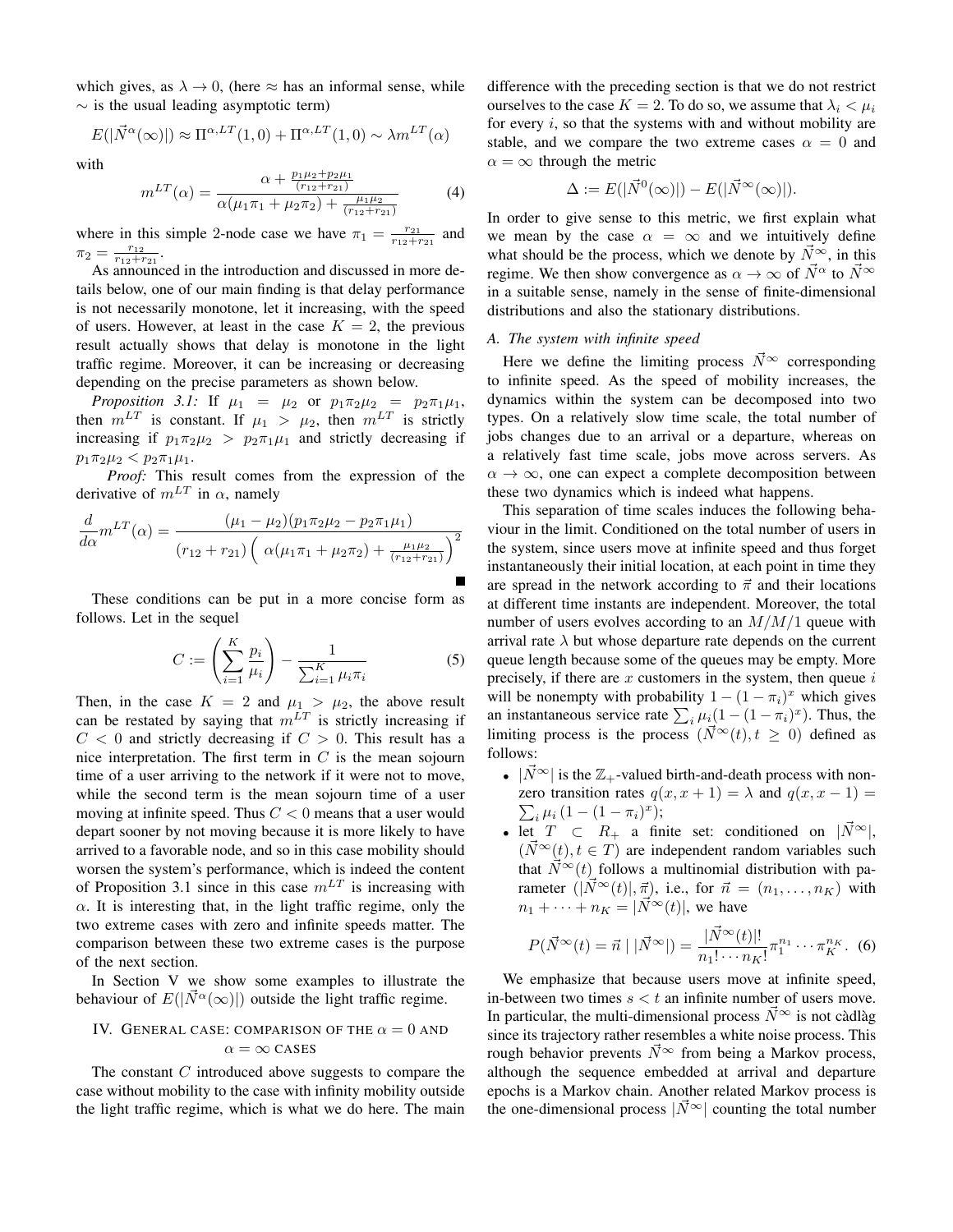of users: this process does not "see" the wild oscillations caused by users moving infinitely fast: it behaves smoothly and is a Markov process. In the following, by stationary distribution we mean a distribution such that if  $\vec{N}^{\infty}(0)$  starts according to this distribution, the law of  $\vec{N}^{\infty}(t)$  does not change over time. The following result describes the stationary behaviour of  $\vec{N}^{\infty}$ .

*Proposition 4.1:*  $\vec{N}^{\infty}$  has a unique stationary distribution  $\vec{\Pi}^{\infty}$  given for  $\vec{n} \in \mathbb{Z}_{+}^{K}$  by

$$
\Pi^{\infty}(\vec{n}) = \frac{(n_1 + \dots + n_K)!}{n_1! \cdots n_K!} \pi_1^{n_1} \cdots \pi_K^{n_K} \times \frac{\lambda^{|\vec{n}|}}{\prod_{x=1}^{|\vec{n}|} \mu(x)} \Pi^{\infty}(\vec{0})
$$
\n(7)

where

$$
\mu(x) = \sum_{i=1}^{K} \mu_i (1 - (1 - \pi_i)^x)
$$

and  $\Pi^{\infty}(\vec{0})$  is the normalization constant.

*Proof:* Let X be a random variable distributed according to (7). Then we immediately get

$$
P(|X| = k) = \sum_{\vec{n} : |\vec{n}| = k} \Pi^{\infty}(\vec{n}) \propto \frac{\lambda^k}{\prod_{x=1}^k \mu(x)}.
$$

According to standard results for birth-and-death process, we recognize the stationary distribution of  $|\vec{N}^{\infty}|$ . Thus,  $|X|$ is the stationary distribution of  $|\vec{N}^{\infty}|$ . According to (7), conditionally on |X| the coordinates  $X_1, \ldots, X_K$  follow the multinomial distribution with parameter |X|. Since  $N^{\infty}(t)$ is obtained similarly from  $|\vec{N}^{\infty}|$ , this implies that X is the stationary distribution for  $\vec{N}^{\infty}$ .

## *B.* Convergence of  $\vec{N}^{\alpha}$  toward  $\vec{N}^{\infty}$

We now establish the convergence of  $\vec{N}^{\alpha}$  toward  $\vec{N}^{\infty}$  as  $\alpha \to \infty$ . Since  $\vec{N}^{\infty}$  is not càdlàg, this convergence cannot hold at the functional level. Rather, we show that the convergence holds in the sense of finite-dimensional distributions, and also for the stationary distributions. The proof relies on the following technical result which is proved in the appendix.

*Proposition 4.2:* Let  $\theta > 0$  be such that  $\lambda(e^{\theta} - 1) < \frac{\lambda + \bar{\mu}}{2}(1 - e^{-\theta})$  and  $\Phi(\vec{n}) = e^{\theta |\vec{n}|}$  for  $\vec{n} \in \mathbb{Z}_{+}^{K}$ . Then  $\Phi$  is a geometric Lyapounov function of  $\vec{N}^{\alpha}$ , moreover uniform in  $\alpha$ . More precisely, there exist  $\eta \in (0,1)$ ,  $\alpha_0 > 0$ ,  $t_0 > 0$  and  $n \in \mathbb{Z}_+$  such that for every  $\alpha \ge \alpha_0$  and every  $\vec{n} \in \mathbb{Z}_+^K$  with  $|\vec{n}| \geq n$ ,

$$
E_{\vec{n}}\left(e^{\theta|\vec{N}^{\alpha}(t_0)|}\right) \leq (1-\eta)e^{\theta|\vec{n}|}.
$$

where  $E_{\vec{n}}(\cdot) = E(\cdot | \vec{N}^{\alpha}(0) = \vec{n}).$ 

*Proposition 4.3:* As  $\alpha \to \infty$ , we have:

- $(\vec{N}^{\alpha}(t), t \in T) \Rightarrow (\vec{N}^{\infty}(t), t \in T)$  for any finite  $T \subset$  $\mathbb{R}_+$ , i.e.,  $\overrightarrow{N}^{\alpha}$  converges to  $\overrightarrow{N}^{\infty}$  in the sense of finitedimensional distributions;
- $|\vec{N}^{\alpha}| \Rightarrow |\vec{N}^{\infty}|$ , i.e.,  $|\vec{N}^{\alpha}|$  converges to  $|\vec{N}^{\infty}|$  uniformly on compact sets;
- $\vec{\Pi}^{\alpha} \Rightarrow \vec{\Pi}^{\infty}$ , i.e.,  $\vec{\Pi}^{\alpha}$  converges weakly to  $\vec{\Pi}^{\infty}$ .

*Proof:* We first explain how to derive the last convergence  $\vec{\Pi}^{\alpha} \Rightarrow \vec{\Pi}^{\infty}$  from the first item (convergence of finite-dimensional distributions). We then explain the two first convergences, which are based on a coupling argument.

Invoking Theorem 5 in [8], we obtain from Proposition 4.2

$$
E(e^{\theta|N^{\alpha}(\infty)|}) \leq c
$$

for any  $\alpha \ge \alpha_0$  and for some constant c independent of  $\alpha$ . In particular, this bound shows that the family of probability distributions ( $\overline{\Pi}^{\alpha}$ ,  $\alpha > \alpha_0$ ) is tight. Let  $\kappa$  be any accumulation point, and assume without loss of generality by working along an appropriate subsequence that  $\Pi^{\alpha} \Rightarrow \kappa$ . Then the finitedimensional convergence implies that

$$
P_{\vec{\Pi}^{\alpha}}(\vec{N}^{\alpha}(t) = n(t), t \in T) \to P_{\kappa}(\vec{N}^{\infty}(t) = n(t), t \in T)
$$

for any finite subset  $T \subset \mathbb{R}_+^K$  and any vector  $(n(t), t \in T)$ with  $n(t) \in \mathbb{N}^K$  for each  $t \in T$ . As  $\vec{\Pi}^{\alpha}$  is the stationary distribution of  $\vec{\Pi}^{\alpha}$ , the above convergence implies that  $\kappa$ is also invariant for  $\vec{N}^{\infty}$  and so  $\kappa = \vec{\Pi}^{\infty}$  according to Proposition 4.1.

Let us now prove the first two convergences. They rely on a coupling argument which we explain. However, we omit the technical details which are cumbersome but do not add significant understanding of the proof. Let  $(t_k, k \ge 1)$  be the sequence of arrivals and potential departures from the original system with finite  $\alpha$ . Consider another system  $\vec{M}$  obtained in the following way: for each  $k \geq 1$ ,  $|\vec{M}(t_k+)| = |\vec{N}^{\alpha}(t_k+)|$ but for  $\vec{M}$ , these particles are spread according to  $\pi$  in the system. Note that this is not the case for  $\vec{N}^{\alpha}$  because in this system, users are not spread according to  $\pi$  which is the stationary distribution while users only move at finite speed. So, in-between times  $t_k$  and  $t_{k+1}$ , there are the same number of particles but potentially starting at different positions. Moreover, we couple these trajectories so that if they meet, then they stay merged until time  $t_{k+1}$ . As  $\alpha$ increases, particles move and therefore also merge faster and faster so that in the limit  $\alpha \to \infty$ , all particles merge almost instantaneously with probability going to one. In particular, for every  $\varepsilon > 0$  we have

$$
P(\vec{N}^{\alpha}(t) = \vec{M}(t), t \in [0, T] \setminus [t_k, t_k + \varepsilon]) \to 1.
$$

In  $\vec{M}$ , particles are by construction distributed according to  $\pi$ in the network at all times and so the previous relation implies that as  $\alpha \to \infty$ , this is also the case for  $\vec{N}^{\alpha}$ . From this we readily derive the first two convergence results.

### *C. Comparison of the*  $\alpha = 0$  *and*  $\alpha = \infty$  *cases*

Since for  $\alpha = 0$  the system is a collection of K independent  $M/M/1$  queues, we have according to (7)

$$
\Delta(\lambda) = \sum_{i=1}^{K} \frac{\mu_i}{\mu_i - \lambda p_i} - \frac{1}{Z} \sum_{n \ge 1} \frac{n \lambda^n}{\prod_{x=1}^n \mu(x)}
$$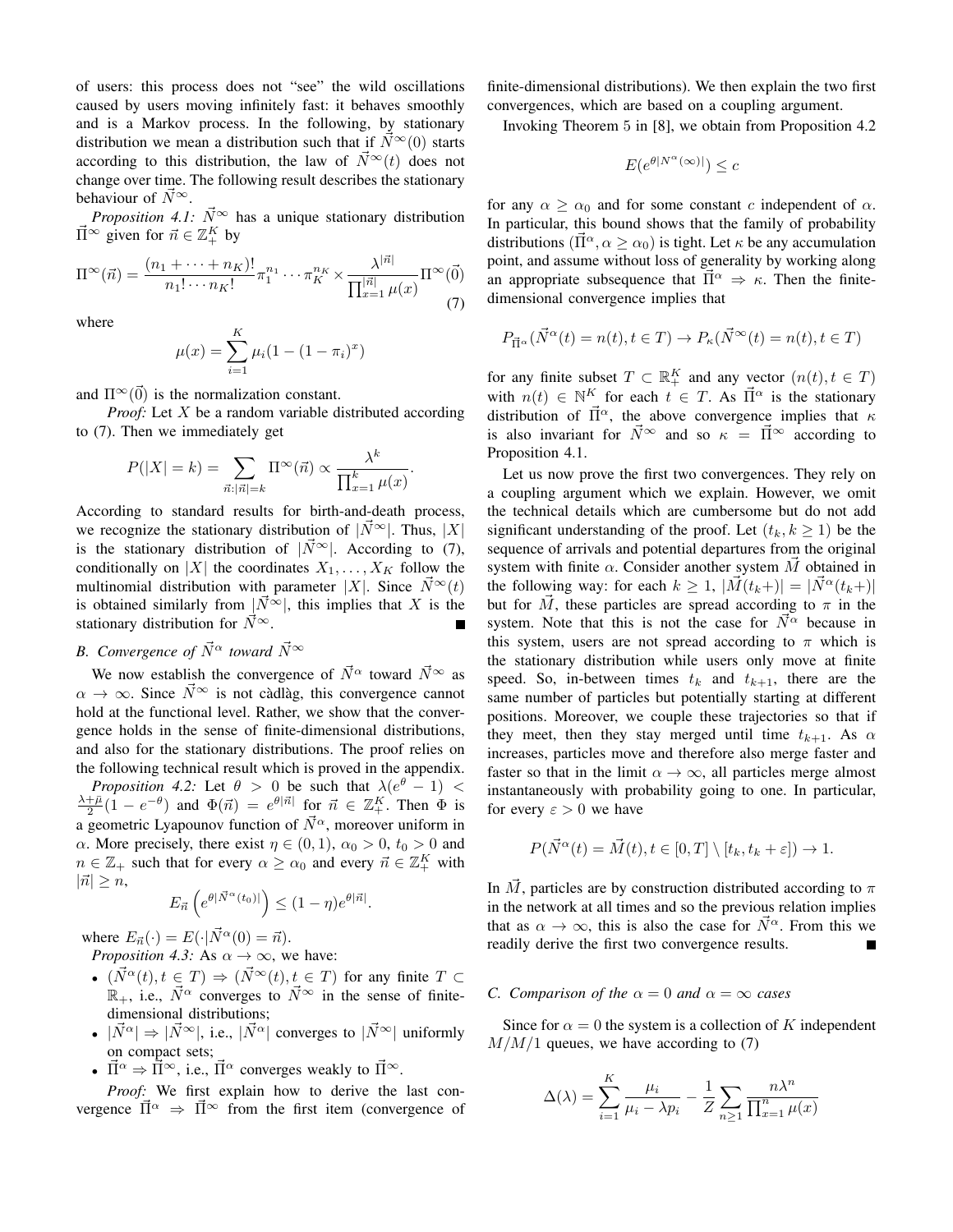with  $Z = 1 + \sum_{n \geq 1} \frac{\lambda^n}{\prod_{x=1}^n \mu(x)}$ 

$$
\Delta'(\lambda) = \sum_{i=1}^{K} \frac{\mu_i p_i}{(\mu_i - \lambda p_i)^2} - \frac{1}{Z} \sum_{n=1}^{\infty} \frac{n^2 \lambda^{n-1}}{\prod_{x=1}^{n} \mu(x)} + \frac{Z'}{Z^2} \sum_{n=1}^{\infty} \frac{n \lambda^n}{\prod_{x=1}^{n} \mu(x)}
$$

and so  $\Delta'(0) = C$  since  $Z(0) = 1$  and  $\mu(1) = \sum_i \mu_i \pi_i$ . We thus obtain the following result.

*Proposition 4.4:* If  $C > 0$  then  $\Delta(\lambda) > 0$  for  $\lambda$  small enough, i.e., the system with mobility performs better than the system without. In contrast, if  $C < 0$  then  $\Delta(\lambda) < 0$  for  $\lambda$  small enough, i.e., the system without mobility performs better than the system with mobility.

## V. NUMERICAL ANALYSIS

In this section we investigate the performance of the system by numerical means. In order to do so, we solve numerically the balance equations of the system described in equations (1) and (2).

#### *A. Mean response time depending on* α

In Figure 1 we plot the mean response time with respect to  $\alpha$  for different values of loads. We consider  $K = 2$  servers, fix parameters  $p_1 = 0.6$ ,  $\mu_1 = 1.5$ ,  $\mu_2 = 1$ ,  $r_{12} = 0.5$  and analyse two systems; when  $r_{21} = 0.2$  and when  $r_{21} = 0.7$ .

For the system with  $r_{21} = 0.2$ , (for which  $(\pi_1, \pi_2)$  =  $(0.2857, 0.7143)$ , the following inequality holds:  $\frac{p_1}{\mu_1 \pi_1} > \frac{p_2}{\mu_2 \pi_2}$ . From Proposition 3.1, we know that under sufficiently low loads, the system with no mobility has the best performance. From Figure 1 we observe that this remains true until the load is  $\rho = 0.25$ . We also observe that for  $\rho = 0.5, 0.75$ the system with  $\alpha = \infty$  has the best performance.

For the system with  $r_{21} = 0.7$  (for which  $(\pi_1, \pi_2)$ ) (0.5833, 0.4167)) the inequality holds in the opposite direction:  $\frac{p_1}{\mu_1 \pi_1} < \frac{p_2}{\mu_2 \pi_2}$ . We observe that the system with  $\alpha = \infty$ has the best performance for any load.

To assess the performance of the system with  $K > 2$ , we consider the case  $K = 3$  and compute numerically the performance for a large number of parameter settings. The main objective is to determine to what extend the sign of the parameter  $C$  permits to predict the monotonicity of the performance. Our analysis consisted in fixing  $K = 3$  servers and different parameters  $p_i$  and  $\mu_i$ , for  $i = 1, 2, 3$ . We then select randomly the values of  $r_{ij}$ , and we calculate numerically  $E(|\vec{N}^{\alpha}|)$  as a function of  $\alpha$ . By numerical inspection, we deduce whether  $E(|\vec{N}^{\alpha}|)$  is monotone or not. Then, among the monotone ones we classify them as increasing or decreasing versus the sing of the value  $C$  in that system. The main results we obtain are  $(i)$  when the mean number of jobs is monotone, the slope of the function coincides with that fixed by the sign of value  $C$  and  $(ii)$  the fraction of set of parameters that yield non monotone performance is relatively smaller, see Table I.

To be specific, we explain in detail one of the experiments we considered for the system with  $p_1 = p_2 = p_3 = 1/3$  and  $\mu_1 = 1$ ,  $\mu_2 = 1.2$  and  $\mu_3 = 1.5$ . In Table I we show first the proportion of monotone and non monotone functions. Then, for the system that are monotone on  $\alpha$ , the slope of each system versus the sign of the  $C$  value. We note that the  $90\%$ of the cases the mean number of jobs is monotone and is well classified by its value  $C$ . For the remaining  $10\%$ , the function is non monotone on  $\alpha$ . In Figure 2 we plot three examples of the mean number of jobs with respect to  $\alpha$  for these particular systems. In the system  $R_1^{\alpha}$  and  $R_3^{\alpha}$ , we note that there is a finite positive  $\alpha$  with the minimum number of jobs. In summary, we conclude that even though  $C$  fully characterizes the monotonicity for the  $K = 2$  case, this is no longer the case for  $K > 2$ . However, as we saw in Proposition 4.4, C does suffice to characterize the sing of  $\Delta$ , for any value of K.

|              |        |            | C>0    | C < 0  |
|--------------|--------|------------|--------|--------|
| monotone     | 0.8985 | decreasing | 0.6369 |        |
|              |        | increasing |        | 0.2616 |
| non monotone | 0.1015 |            |        |        |
| Total        |        |            |        |        |

TABLE I CLASSIFICATION OF EVENTS

#### *B. Comparison of the extreme cases*  $\alpha = 0$  *and*  $\alpha = \infty$

In Figure 3 we plot function  $\Delta$  with respect to  $\rho$  for  $K = 2$ servers and several values of  $\pi_1$ , and  $\pi_2$ . From Equation (5), we obtain that  $\Delta$  < 0 iff  $\pi_1$  < 0.5. We note that mobility has a bad impact for the case  $\pi_1 = 0.1$  until loads  $\rho < 0.9$ . Here  $\pi_1$ is such that the delay of a job in the system with no mobility reminds smaller than that of the system with mobility  $\alpha = \infty$ . We also observe that as  $\pi_1 \rightarrow 0.5$ ,  $\Delta$  becomes positive at smaller load values. Additionally, for any  $\pi_1$ , as  $\rho \to 1$ ,  $\Delta$  is positive. This event can be argued in the following way: as  $\rho \rightarrow 1$ , we expect that  $|\vec{N}^{\infty}|$  approaches a single server queue with capacity  $\bar{\mu}$ , which is more efficient than a K parallel  $M/M/1$  system with capacities  $\mu$ .

Another particular event holds when  $\pi_1 = 0.9$ . We observe that for intermediate values of  $\rho$ , the system with no mobility has better performance. This shows that under arbitrary loads, mobility might also have a negative impact on the performance of the system.

#### VI. CONCLUSIONS

The main takeaway message of this paper is that mobility might not always have a positive impact on the performance of the system even if it improves its throughput. This result was not evident at first, since there are several recent papers where the opposite conclusion had been reached. Due to the complexity of analysis, we have restricted the performance analysis to low loads, i.e., the so-called light traffic regime. Our analysis shows that mobility need not always improve the performance, and we have characterized a condition such that, if satisfied, the performance might improve or deteriorate as mobility increases. Numerical solutions of the stationary distribution show that under moderate loads, mobility might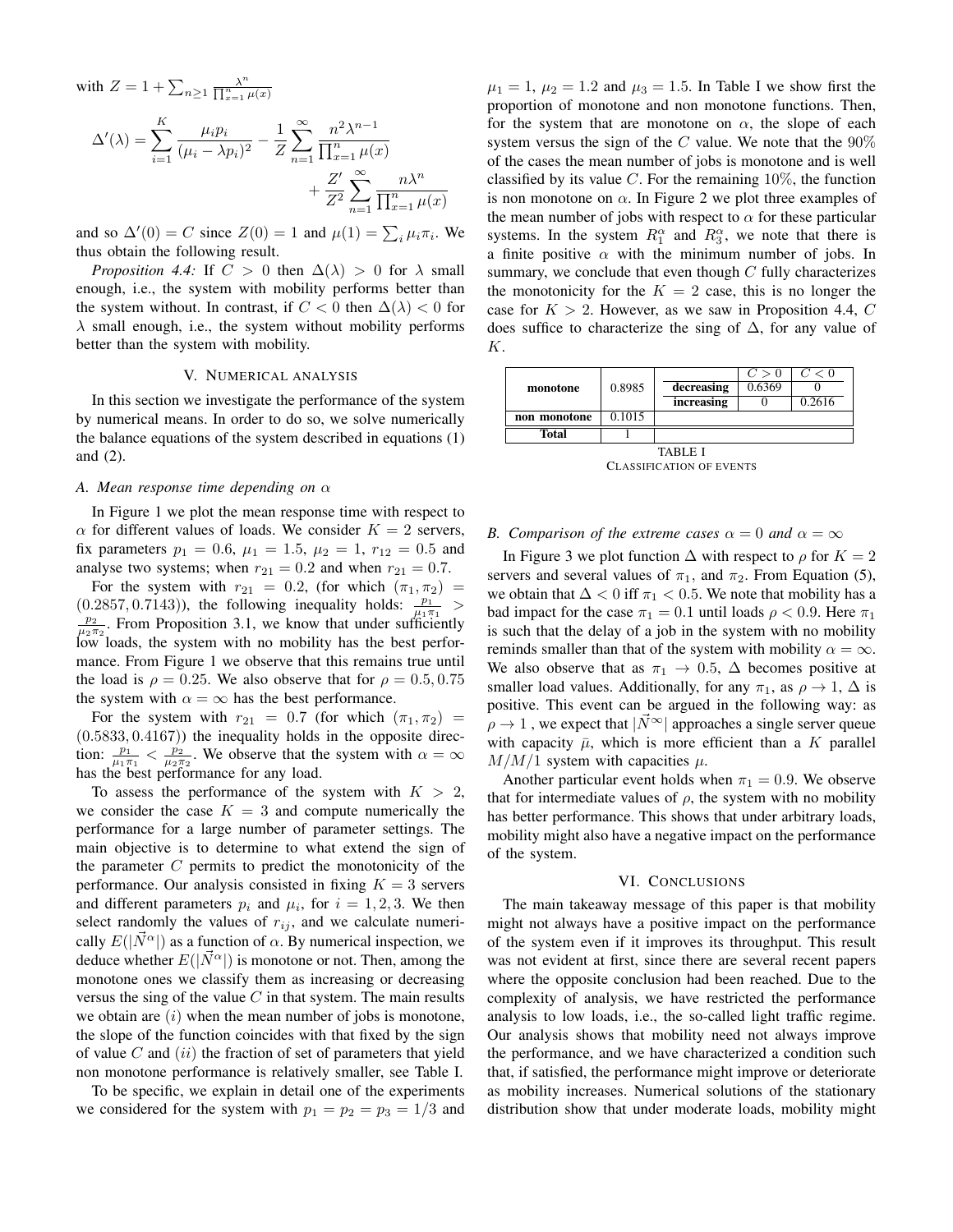

Mean number of jobs with respect to  $\alpha$  for different loads  $\rho$ 

Fig. 1. Mean number of jobs depending on  $\alpha$  for  $K = 2$  and from left to right an increasing set of load values. For fixed parameters  $\mu_1 = 1.5$ ,  $\mu_2 = 1$ ,  $p_1 = 0.6$ ,  $p_2 = 0.4$ ,  $r_{12} = 0.5$ . The black filled line corresponds to the system with  $r_{21} = 0.2$  and the dashed line to the one with  $r_{21} = 0.7$ .



Fig. 2.  $E(|\vec{N}^{\alpha}|)$  for  $K = 3$  servers. Fixed parameters  $p_i =$  $1/3$  for  $i = 1, 2, 3$  and  $\mu_1 = 1$ ,  $\mu_2 = 1.2$  and  $\mu_3 =$ 1.5. Three different system with  $R_1^{\alpha}$  $=$  { $r_{12}$  = 0.7129,  $r_{13}$  =  $0.9783, r_{21} = 0.4348, r_{23} = 0.0772, r_{13} = 0.0779, r_{23} = 0.6541$  $R_2^{\alpha}$  = {0.1566, 0.9730, 0.0412, 0.1029, 0.1653, 0.9898} and  $R_3^{\alpha}$  =  $\{0.0461, 0.4632, 0.3701, 0.0722, 0.5812, 0.0773\}.$ 



Fig. 3.  $\Delta(\lambda) = E(|\vec{N}^0|) - E(|\vec{N}^{\infty}|)$  for  $K = 2$  servers. For fixed parameters  $\mu_1 = 1.5 > \mu_2 = 1$ ,  $\mu_1 = 0.6$ ,  $p_2 = 0.4$  and  $\pi_1, \pi_2 \in (0, 1)$ such that  $\pi_1 + \pi_2 = 1$ .

#### **REFERENCES**

- [1] M. Grossglauser and D. N. C. Tse, "Mobility increases the capacity of ad hoc wireless networks," *IEEE/ACM TRANSACTIONS ON NETWORK-ING, VOL. 10, NO. 4*, August 2002.
- [2] T. Bonald, S. Borst, N. Hegde, M. Jonckheere, and A. Proutiere, "Flowlevel performance and capacity of wireless networks with user mobility," *Queueing Syst (2009) 63: 131–164*, 2009.
- [3] S. Borst and F. Simatos, "A stochastic network with mobile users in heavy traffic," *Queueing Syst.*, vol. 74, no. 1, pp. 1–40, 2013.

have a negative effect on the performance of the system. However, under high loads we observe that mobility does improve the performance and the system with  $\alpha = \infty$  has the minimum delay.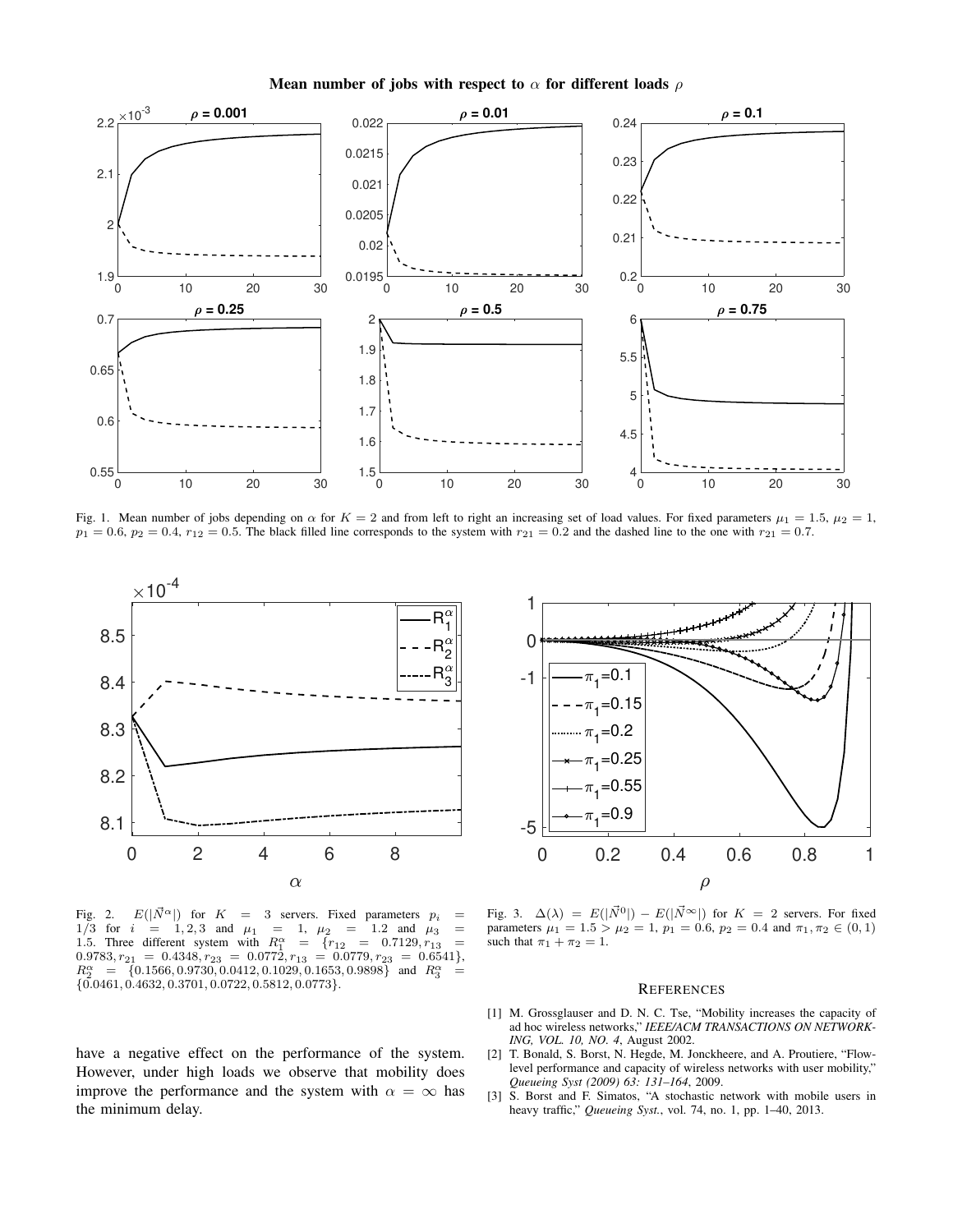- [4] T. Bonald, S. Borst, and A. Proutiere, "How mobility impacts the flowlevel performance of wireless data systems," *Proc. INFOCOM '04,*, vol. 4, pp. 1872–1881, Mar. 2004.
- [5] F. Simatos and D. Tibi, "Spatial homogenization in a stochastic network with mobility," *Ann. Appl. Probab.*, vol. 20, no. 1, pp. 312–355, 2010.
- [6] A. Ganesh, S. Lilienthal, D. Manjunath, A. Proutiere, and F. Simatos, "Load balancing via random local search in closed and open systems," *Queueing Syst (2012) 71:321–345*, no. 71, p. 321–345, 2012.
- [7] J. Walrand, "Chapter 11 queueing networks," in *Stochastic Models*, ser. Handbooks in Operations Research and Management Science, D. Heyman and M. Sobel, Eds. Elsevier, 1990, vol. 2, pp. 519 – 603.
- [8] D. Gamarnik and A. Zeevi, "Validity of heavy traffic steady-state approximations in generalized jackson networks," *The Annals of Applied Probability 2006, Vol. 16, No. 1, 56–90*, 2006.
- [9] P. Robert, *Stochastic Networks and Queues*. Springer-Verlag, 2003.

#### APPENDIX

#### *A. Proof of Proposition 4.2*

By definition of geometric Lyapunov functions, see [8], we need to fix mobility speed  $\alpha^*$ , initial state  $\vec{n}^*$  and parameters  $t^*$ ,  $\eta$  such that

$$
\frac{E_{\vec{n}}^{\alpha} \left[ e^{\left(\theta|\vec{N}^{\alpha}(t^{*})| \right)} \right]}{e^{\theta|\vec{N}^{\alpha}(0)|}} < 1 - \eta
$$
\n(8)

 $\forall |\vec{N}^{\alpha}(0)| = |\vec{n}^{\alpha}| \geq |\vec{n}^*|$  and  $\alpha \geq \alpha^*$ . We develop Equation (8) in order to obtain the bound:

$$
\frac{E_{\vec{n}}^{\alpha} \left[ e^{\left(\theta | \vec{N}^{\alpha}(t) | \right)} \right]}{e^{\theta | \vec{N}^{\alpha}(0) |}}
$$
\n
$$
= \frac{E_{\vec{n}}^{\alpha} \left[ e^{\left(\theta \left( |\vec{N}^{\alpha}(0)| + A(t) - \sum_{i=1}^{K} \int_{0}^{t} D_{i}(du) \mathbb{1}(N_{i}^{\alpha}(u^{-}) > 0) \right) \right)} \right]}{e^{\theta | \vec{N}^{\alpha}(0) |}}
$$
\n
$$
= E_{\vec{n}}^{\alpha} \left[ e^{\left(\theta \left( A(t) - \sum_{i=1}^{K} \int_{0}^{t} D_{i}(du) \mathbb{1}(N_{i}^{\alpha}(u^{-}) > 0) \right) \right)} \right]
$$
\n(9)

where  $A(t)$  denotes the total number of arrivals to the system at time t and  $D_i(t)$  is the number of potential departures at server i at time t for  $i = 1, \ldots, K$ .

We denote by  $\vec{N}_c^{\alpha}(t)$  the closed system where only the  $N^{\alpha}(0)$  initial jobs are present and has mobility speed  $\alpha$ . Thus, for all  $t > 0$ ,  $|\vec{N}^{\alpha}(t) - \vec{N}_{c}^{\alpha}(t)| \leq A(t) + \sum_{i=1}^{K} D_{i}(t) = \xi$  and (9) is bounded by the following,

$$
E_{\vec{n}}^{\alpha} \left[ e^{\left(\theta \left(A(t) - \sum_{i=1}^{K} \int_{0}^{t} D_{i}(du) \mathbb{1} \left(N_{i}^{\alpha}(u^{-}) > 0\right)\right)\right)} \right]
$$
  

$$
\leq E_{\vec{n}}^{\alpha} \left[ e^{\left(\theta \left(A(t) - \sum_{i=1}^{K} \int_{0}^{t} D_{i}(du) \mathbb{1} \left(N_{c,i}^{\alpha}(u) > \xi\right)\right)\right)} \right]
$$
(10)

We divide the value space of  $\xi$  in two disjoint subsets: ( $\xi \geq$ e divide the value space of  $\xi$  in two disjon<br>  $\overline{n^*}$ ) and  $(\xi < \sqrt{n^*})$ . Therefore, (10) equals

$$
E_{\vec{n}}^{\alpha} \left[ e^{\left(\theta \left(A(t) - \sum_{i=1}^{K} \int_{0}^{t} D_{i}(du) \mathbf{1} \left(N_{c,i}^{\alpha}(u) > \xi\right)\right)\right)} \right]
$$
\n
$$
= E_{\vec{n}}^{\alpha} \left[ e^{\left(\theta \left(A(t) - \sum_{i=1}^{K} \int_{0}^{t} D_{i}(du) \mathbf{1} \left(N_{c,i}^{\alpha}(u) > \xi\right)\right)\right)} ; \xi \geq \sqrt{n^{*}} \right]
$$
\n
$$
+ E_{\vec{n}}^{\alpha} \left[ e^{\left(\theta \left(A(t) - \sum_{i=1}^{K} \int_{0}^{t} D_{i}(du) \mathbf{1} \left(N_{c,i}^{\alpha}(u) > \xi\right)\right)\right)} ; \xi < \sqrt{n^{*}} \right]
$$
\n
$$
(12)
$$

In the following we analyse each expressions on its own. For Equation (11), notice that  $\xi = \hat{A}(t) + \sum_{i=1}^{K} D_i(t)$  is distributed by a Poisson process of rate  $(\lambda + \bar{\mu})t$ .

$$
E_{\vec{n}}^{\alpha} \left[ e^{\left(\theta \left(A(t) - \sum_{i=1}^{K} \int_{0}^{t} D_{i}(du) \mathbb{1} \left(N_{c,i}^{\alpha}(u) > \xi\right)\right)\right)}; \xi \geq \sqrt{n^{*}} \right]
$$
  
\n
$$
\leq E_{\vec{n}}^{\alpha} \left[ e^{\theta A(t)}; \xi = A(t) + \sum_{i=1}^{K} D_{i}(t) \geq \sqrt{n^{*}} \right]
$$
  
\n
$$
\leq E_{\vec{n}}^{\alpha} \left[ e^{\theta \xi}; \xi \geq \sqrt{n^{*}} \right] = f_{\theta,t}(\sqrt{n^{*}}) < \frac{\eta}{2}
$$
(13)

Then, as  $\sqrt{n^*} \rightarrow \infty$ ,  $f_{\theta,t}(\sqrt{n^*}) \rightarrow 0$ . Therefore, there exists a constant value, say  $\frac{\eta}{2}$  that bounds Equation (11).

On the other hand, turn back attention to Equation (12). Now we develop the second term of the sum,

$$
E_{\vec{n}}^{\alpha} \left[ e^{\left(\theta \left(A(t) - \sum_{i=1}^{K} \int_{0}^{t} D_{i}(du) 1(N_{c,i}^{\alpha}(u) > \xi) \right) \right)}; \xi < \sqrt{n^{*}} \right]
$$
  
\n
$$
= E_{\vec{n}}^1 \left[ e^{\left(\theta \left(A(t) - \sum_{i=1}^{K} \int_{0}^{t} D_{i}(du) 1(N_{c,i}(\alpha u) > \xi) \right) \right)}; \xi < \sqrt{n^{*}} \right]
$$
  
\n
$$
\leq E_{\vec{n}}^1 \left[ e^{\left(\theta \left(A(t) - \sum_{i=1}^{K} \int_{0}^{t} D_{i}(du) 1(N_{c,i}(\alpha u) > \sqrt{n^{*}}) \right) \right)} \right]
$$
(15)

For equality (14), we rescale the system in the following way:  $(N_c^{\alpha}(t), t \ge 0)$  with mobility transition rate matrix  $\alpha R$ is equivalent to  $(N_c^1(\alpha t), t \ge 0)$  with transition rate matrix R. We remove superscript 1 from now on.

Now, we focus on the initial state  $\vec{n}$  and fix it as the one with maximum expected value,  $\vec{n}_m$ . This further implies that the maximum is obtained for some initial state such that  $|\vec{n}_m| \ge$  $|\vec{n}^*|$ . However, the maximum is obtained at  $|\vec{n}_m| = |\vec{n}^*|$  by applying the following argument consecutively. Denoted by  $\vec{\mathcal{N}}_{c}^{\vec{n}_m}$  a closed system with  $|\vec{n}_m|$  particles that starts at position  $\overline{n}^m$ . Thus,  $1(N_{c,i}^{\vec{n}_m}(t) > \sqrt{n^*}) \leq 1(N_{c,i}^{\vec{n}_m+e_i}(t) > \sqrt{n^*})$  for any  $t$ . This happens until the least number of particles given by  $|\vec{n}_m| = |\vec{n}^*|$ . Therefore, take

$$
\vec{n}_m \in \arg\max_{\vec{n}: |\vec{n}_m| = |\vec{n}^*|}
$$
\n
$$
\left\{ E_{\vec{n}} \left[ e^{\left(\theta \left(A(t) - \sum_{i=1}^K \int_0^t D_i(du) \mathbf{1}(N_{c,i}(\alpha u) > \sqrt{n^*})\right)\right)} \right] \right\}
$$

Remark that  $\vec{n}_m$  depends on variables  $\alpha$  and t, which will be lately fixed. Thus,  $\vec{n}_m = \vec{n}_m(\alpha, t)$ . Once  $\vec{n}_m$  is fixed, we look at closed system  $\vec{N}^m(t)$ , which starts at position  $\vec{n}_m$  and has  $|\vec{n}_m| = |\vec{n}^*|$  particles. Therefore, (15) is upper bounded by the followings:

$$
E_{\vec{n}} \left[ e^{\left(\theta \left(A(t) - \sum_{i=1}^{K} \int_{0}^{t} D_{i}(du) \mathbb{1} \left(N_{c,i}(\alpha u) > \sqrt{n^{*}}\right)\right)\right)} \right]
$$
  
\n
$$
\leq E_{\vec{n}_m} \left[ e^{\left(\theta \left(A(t) - \sum_{i=1}^{K} \int_{0}^{t} D_{i}(du) \mathbb{1} \left(N_{c,i}^m(\alpha u) > \sqrt{n^{*}}\right)\right)\right)} \right]
$$
  
\n
$$
= e^{\lambda t (e^{\theta} - 1)} E_{\vec{n}_m} \left[ \prod_{i=1}^{K} e^{\left(-\theta \int_{0}^{t} D_{i}(du) \mathbb{1} \left(N_{c,i}^m(\alpha u) > \sqrt{n^{*}}\right)\right)} \right]
$$
  
\n
$$
= E_{\vec{n}_m} \left[ e^{\left(\lambda t (e^{\theta} - 1) - \sum_{i=1}^{K} \mu_i (1 - e^{-\theta}) \int_{0}^{t} \mathbb{1} \left(N_{c,i}^m(\alpha u) > \sqrt{n^{*}}\right) du\right)} \right]
$$
  
\n(16)